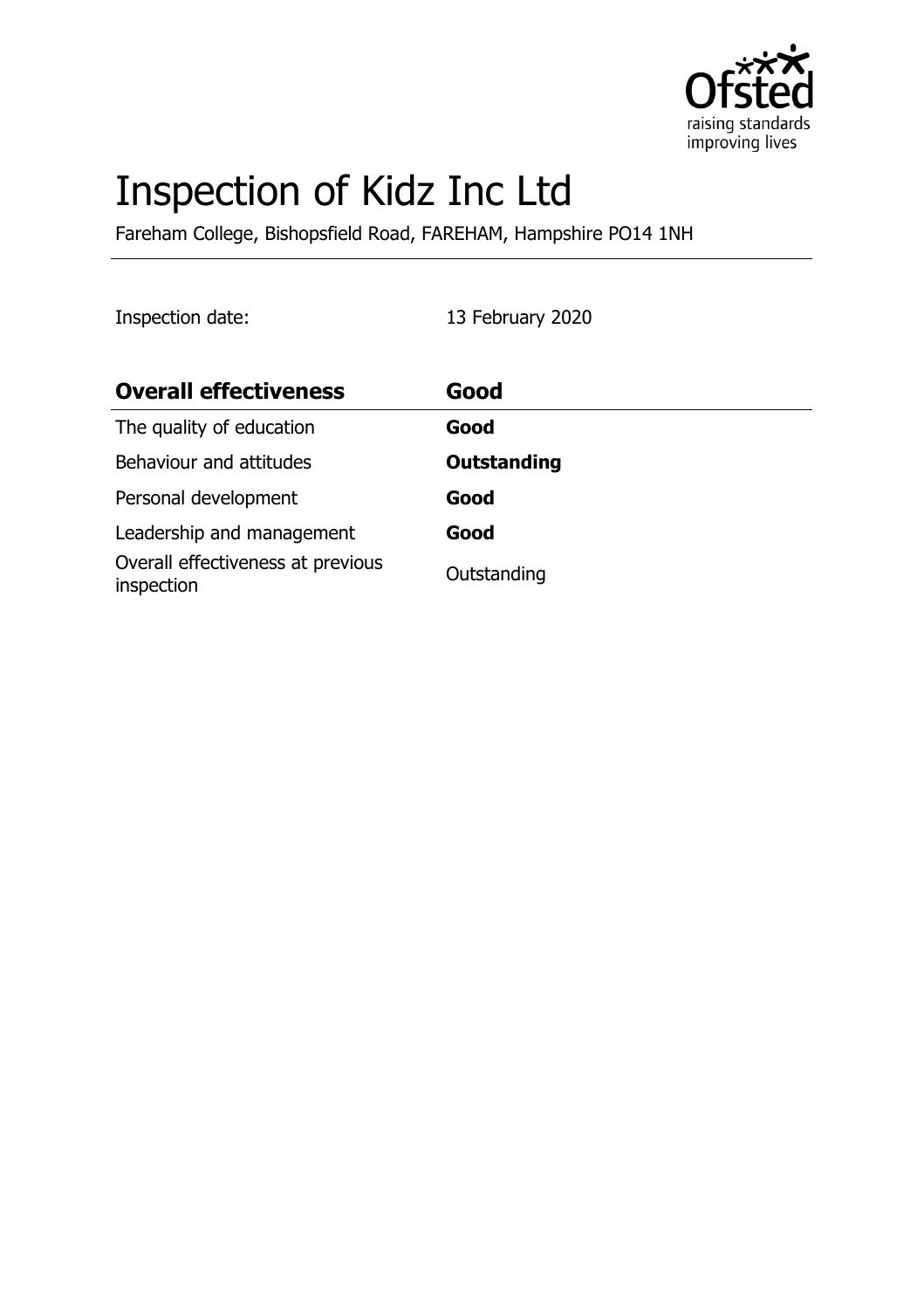

# **What is it like to attend this early years setting?**

## **The provision is good**

Children at Kidz Inc demonstrate they feel exceptionally safe and secure in the staff's warm and attentive care. They are very purposeful and self-motivated learners. Young children are extremely curious and show high levels of concentration as they make foam 'ice creams'. Older children listen attentively and respond very swiftly and positively to instructions and requests. All children show very positive attitudes to each other and the staff.

Children clearly enjoy playing with their friends. The staff provide many activities, resources and experiences to help them learn. They enjoy engaging singing sessions, making their own dough and hunting for shapes outdoors. Occasionally, children have to wait unnecessarily during daily routines. However, children's behaviour is exemplary as they wait.

Children form strong bonds with their familiar adults. Babies snuggle in to share stories and songs. They beam with delight when their key person is close by. Younger children relish spending time with their familiar adults and readily seek comfort when they need reassurance. Children's emotional development and wellbeing is supported effectively.

## **What does the early years setting do well and what does it need to do better?**

- $\blacksquare$  Staff know the children well. They form strong partnerships with parents, who regularly share information about their children. Staff use this knowledge to plan activities that interest children and support their learning. Older children enthusiastically explore what happens when colours mix together. Children's learning is supported effectively.
- Children enjoy a range of outings. Staff take children to local parks, to share stories and songs at a residential home and to take part in activities run by college students. Children have many opportunities to learn about different people and different places.
- $\blacksquare$  Children with special educational needs and/or disabilities and those learning English as an additional language are well supported. Staff take the time to understand what children need to help them make the best possible progress in their learning. They plan small, manageable steps for children to help them succeed. Staff work effectively with other professionals to ensure high levels of consistency for children's care and learning.
- $\blacksquare$  Additional funding is thoughtfully used to help all children have the same chances and opportunities in the nursery. Highly reflective assessment and monitoring of children's progress ensures all children learn the skills they need to move on to the next stage in their education.
- $\blacksquare$  Staff help children to develop self-confidence. They sit close by babies as they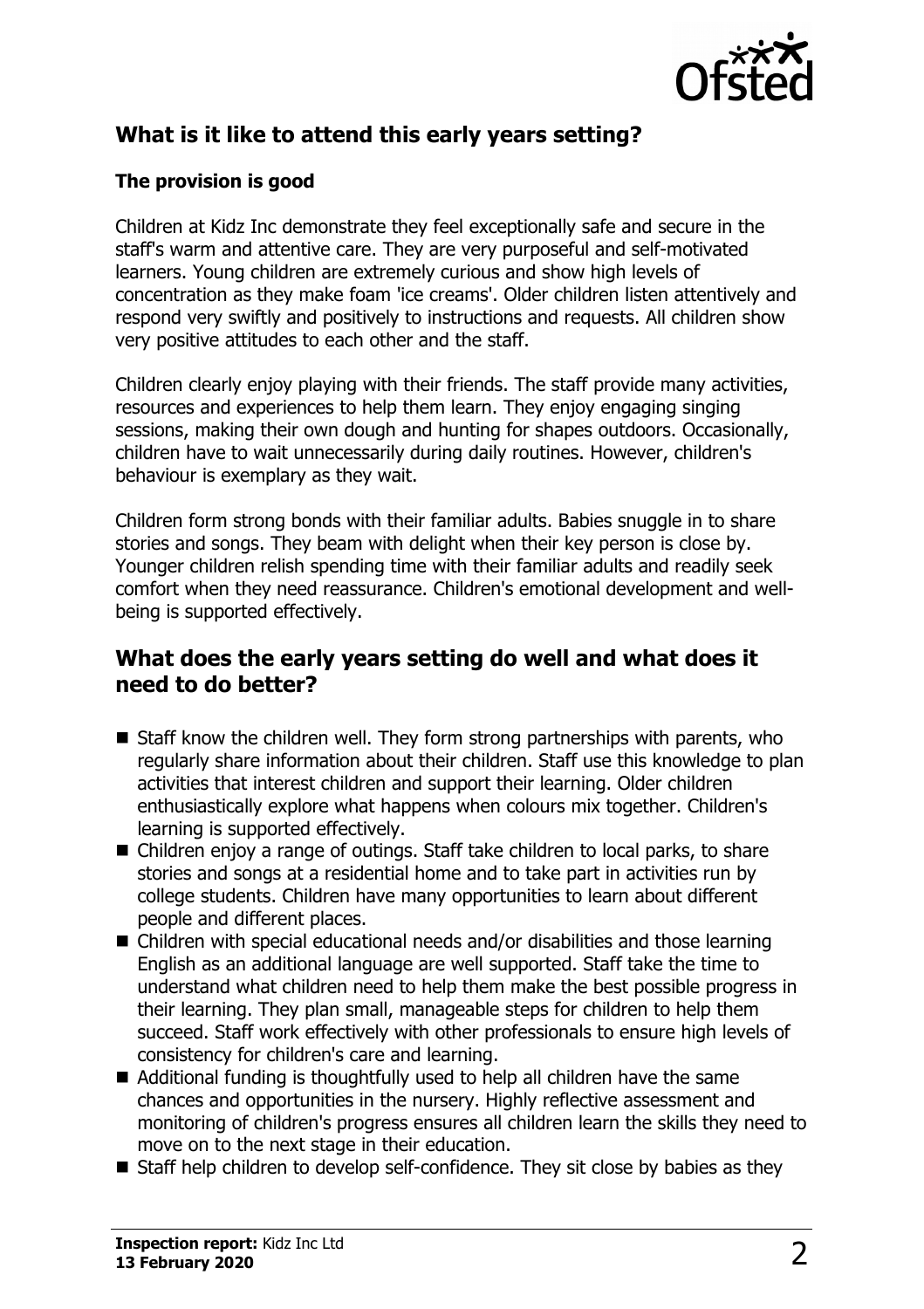

negotiate a new door threshold. Babies show high levels of persistence and resilience as they keep on trying. Older children particularly enjoy 'Tizzy time' stories with supportive staff. At times, though, staff complete tasks that children could manage themselves. They do not always have the highest expectations of what children can achieve.

- $\blacksquare$  Children clearly enjoy making choices and decisions. They choose where they want to play and what to play with. Children relish the opportunity to try challenging balancing equipment and help prepare nursery tea for their friends. Staff effectively help children to develop positive attitudes to a healthy and active lifestyle.
- Staff understand how to build on what children already know and can do. Children make good progress across all areas of the learning. The staff team communicate effectively to ensure the smooth running of the nursery. At times, however, staff are not fully organised and children have to wait for activities. This does not make fully effective use of children's learning time in the nursery.
- $\blacksquare$  The manager has a secure oversight of the nursery. She regularly monitors staff practice and identifies where staff may need additional support. Staff training is targeted and effectively implemented to ensure children receive a continually good experience at nursery. Staff are valued and their well-being is carefully and considerately supported.

## **Safeguarding**

The arrangements for safeguarding are effective.

The manager ensures staff recruitment is a robust process. She regularly checks staff are suitable to work with children. The staff understand their roles to keep children safe at all times. They have a secure safeguarding knowledge and know what to do if they have any worries about children, their families or another member of staff. The manager makes sure staff keep their knowledge current by attending regular training. This includes understanding when children may be at risk of extreme views and beliefs.

## **What does the setting need to do to improve?**

#### **To further improve the quality of the early years provision, the provider should:**

- $\blacksquare$  review and revise daily routines and organisation of activities to make the best possible use of children's learning time in the nursery
- $\blacksquare$  help staff develop higher expectations of what children can manage themselves and make the most of opportunities to develop children's independence skills to the highest possible levels.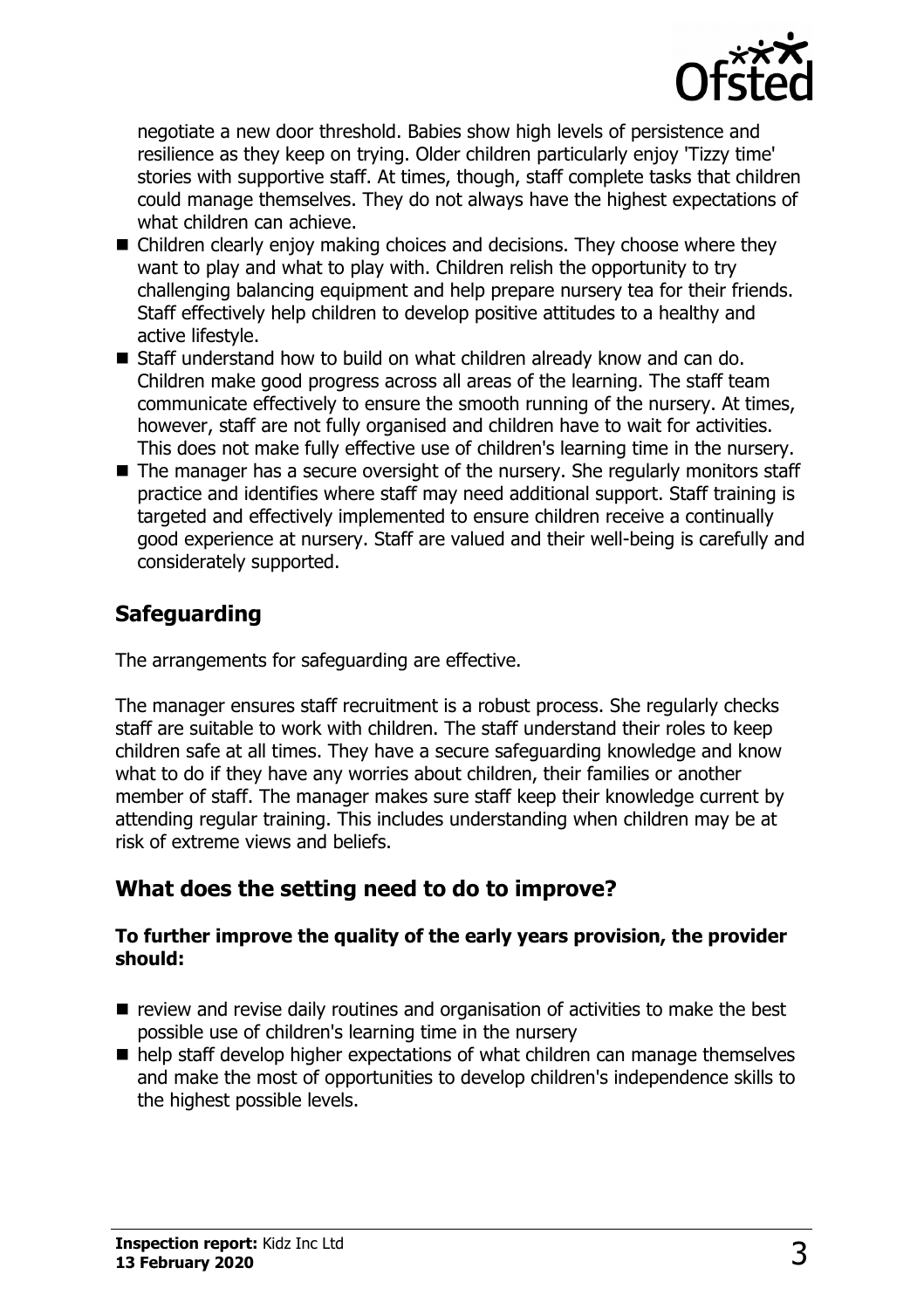

| <b>Setting details</b>                              |                                                                                      |
|-----------------------------------------------------|--------------------------------------------------------------------------------------|
| Unique reference number                             | EY252739                                                                             |
| Local authority                                     | Hampshire                                                                            |
| <b>Inspection number</b>                            | 10108545                                                                             |
| <b>Type of provision</b>                            | Childcare on non-domestic premises                                                   |
| <b>Registers</b>                                    | Early Years Register, Compulsory Childcare<br>Register, Voluntary Childcare Register |
| Day care type                                       | Full day care                                                                        |
| Age range of children                               | $0$ to 5                                                                             |
| <b>Total number of places</b>                       | 52                                                                                   |
| Number of children on roll                          | 103                                                                                  |
| Name of registered person                           | Kidz Inc Limited                                                                     |
| <b>Registered person unique</b><br>reference number | RP908313                                                                             |
| <b>Telephone number</b>                             | 01329 287676                                                                         |
| Date of previous inspection                         | 27 May 2015                                                                          |

## **Information about this early years setting**

Kidz Inc registered in October 2002. The nursery is on a site at Fareham College, Hampshire. The nursery opens from 8am to 6pm, from Monday to Friday, throughout the year. A breakfast club runs from 7.30am until 8am, if required. A staff team of 17 work with the children. All hold appropriate early years qualifications at level 3 and above. The nursery receives funding for free early years education for children aged two, three and four years.

# **Information about this inspection**

#### **Inspector**

Emma Dean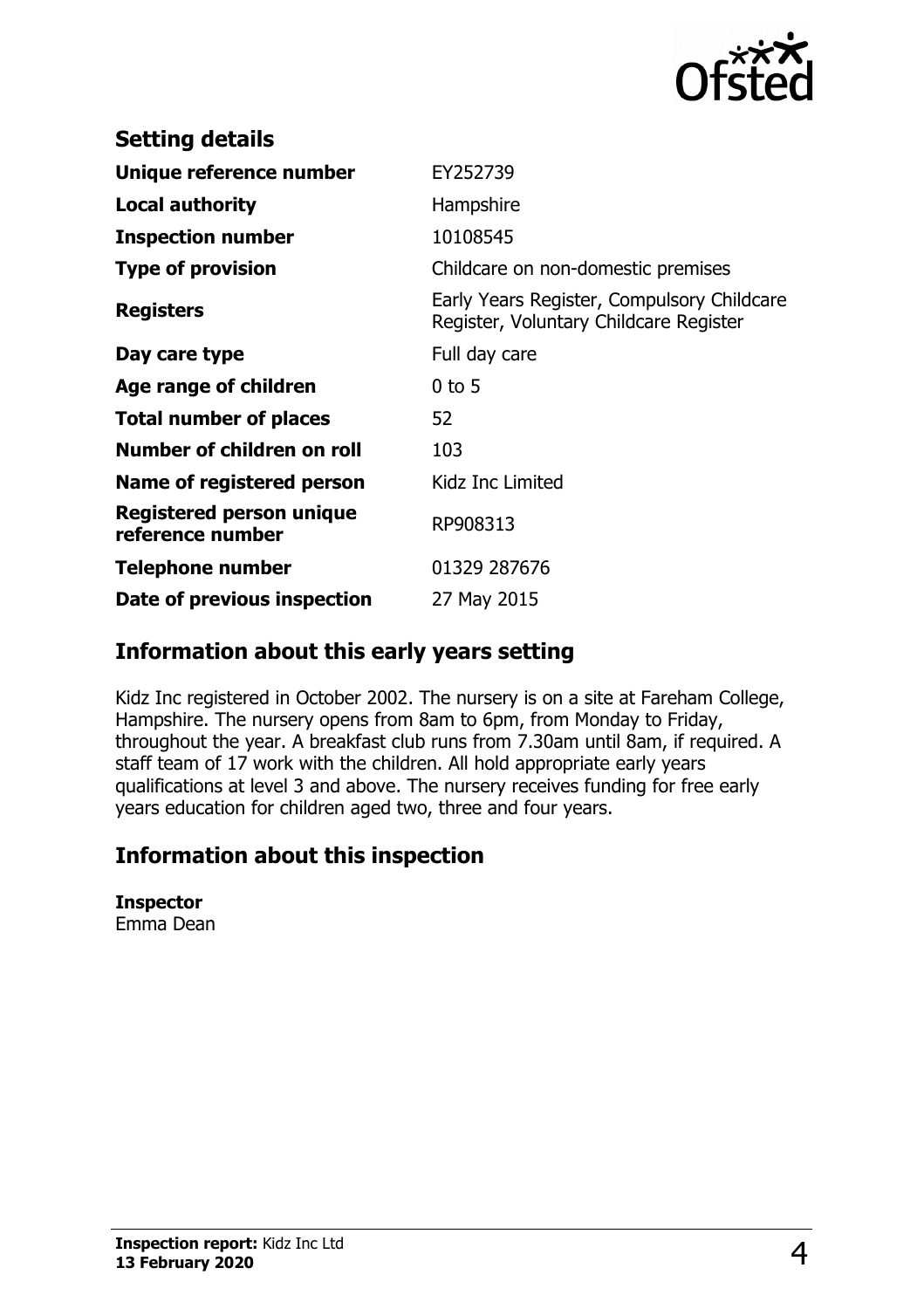

### **Inspection activities**

- $\blacksquare$  The manager and inspector completed a learning walk. The manager explained how the early years provision is organised.
- The inspector and manager completed joint observations of staff and children's interactions.
- $\blacksquare$  The inspector spoke to children, staff and parents at suitable times during the inspection.
- $\blacksquare$  A meeting was held between the inspector and manager.
- $\blacksquare$  The inspector sampled documentation, including evidence of staff suitability checks and children's records.

We carried out this inspection under sections 49 and 50 of the Childcare Act 2006 on the quality and standards of provision that is registered on the Early Years Register. The registered person must ensure that this provision complies with the statutory framework for children's learning, development and care, known as the early years foundation stage.

If you are not happy with the inspection or the report, you can [complain to Ofsted.](http://www.gov.uk/complain-ofsted-report)